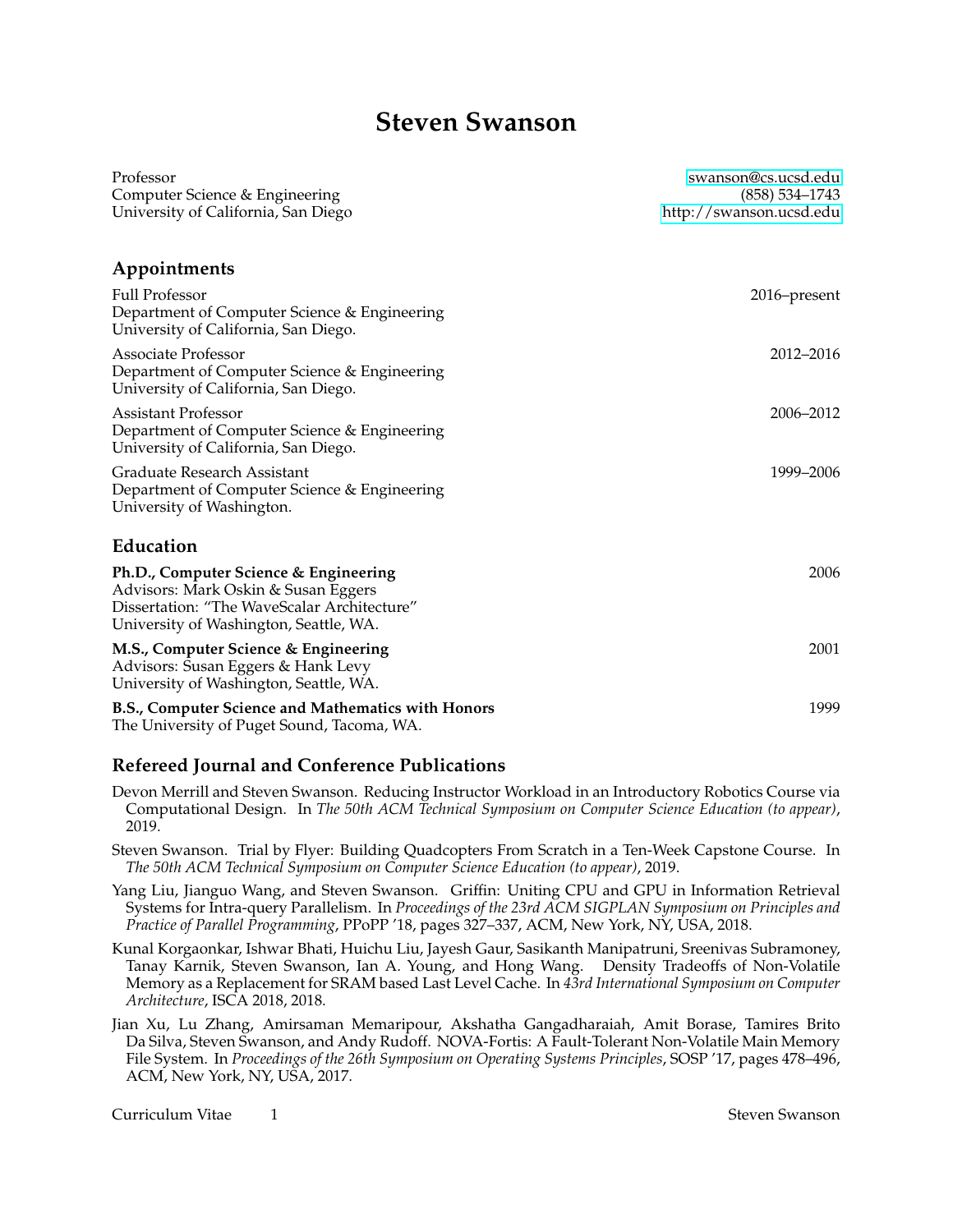- Hung-Wei Tseng, Qianchen Zhao, Yuxiao Zhou, Mark Gahagan, and Steven Swanson. Morpheus: Creating Application Objects Efficiently for Heterogeneous Computing. In *43rd Internional Symposium on Computer Architecture*, ISCA 2016, 2016.
- Gunjae Koo, Kiran Kumar Matam, Te I, H. V. Krishna Giri Narra, Jing Li, Hung-Wei Tseng, Steven Swanson, and Murali Annavaram. Summarizer: Trading Communication with Computing Near Storage. In *Proceedings of the 50th Annual IEEE/ACM International Symposium on Microarchitecture*, MICRO-50 '17, pages 219–231, ACM, New York, NY, USA, 2017.
- Z. Yang, M. Hoseinzadeh, A. Andrews, C. Mayers, D. T. Evans, R. T. Bolt, J. Bhimani, N. Mi, and S. Swanson. AutoTiering: Automatic data placement manager in multi-tier all-flash datacenter. In *2017 IEEE 36th International Performance Computing and Communications Conference (IPCCC)*, pages 1–8, Dec 2017.
- Z. Yang, M. Hoseinzadeh, P. Wong, J. Artoux, C. Mayers, D. T. Evans, R. T. Bolt, J. Bhimani, N. Mi, and S. Swanson. H-NVMe: A hybrid framework of NVMe-based storage system in cloud computing environment. In 2017 IEEE 36th International Performance Computing and Communications Conference In 2017 IEEE 36th International Performance Computing and Communications Conference *(IPCCC)*, pages 1–8, Dec 2017.
- Jianguo Wang, Chunbin Lin, Yannis Papakonstantinou, and Steven Swanson. An Experimental Study of Bitmap Compression vs. Inverted List Compression. In *Proceedings of the 2017 ACM International Conference on Management of Data*, pages 993–1008, ACM, 2017.
- Michael Wei, Amy Tai, Christopher J. Rossbach, Ittai Abraham, Maithem Munshed, Medhavi Dhawan, Jim Stabile, Udi Wieder, Scott Fritchie, Steven Swanson, Michael J. Freedman, and Dahlia Malkhi. vCorfu: A Cloud-scale Object Store on a Shared Log. In *Proceedings of the 14th USENIX Conference on Networked Systems Design and Implementation*, NSDI'17, pages 35–49, USENIX Association, Berkeley, CA, USA, 2017.
- Amirsaman Memaripour, Anirudh Badam, Amar Phanishayee, Yanqi Zhou, Ramnatthan Alagappan, Karin Strauss, and Steven Swanson. Atomic In-place Updates for Non-volatile Main Memories with Kamino-Tx. In *Proceedings of the Twelfth European Conference on Computer Systems*, EuroSys '17, pages 499–512, ACM, New York, NY, USA, 2017.
- Y. Jin, H. W. Tseng, Y. Papakonstantinou, and S. Swanson. KAML: A Flexible, High-Performance Key-Value SSD. In *2017 IEEE International Symposium on High Performance Computer Architecture (HPCA)*, pages 373– 384, Feb 2017.
- Jianguo Wang, Chunbin Lin, Ruining He, Moojin Chae, Yannis Papakonstantinou, and Steven Swanson. MILC: Inverted List Compression in Memory. *Proc. VLDB Endow.*, volume 10(8):853–864, April 2017**,** .
- Jian Xu and Steven Swanson. NOVA: A Log-structured File System for Hybrid Volatile/Non-volatile Main Memories. In *14th USENIX Conference on File and Storage Technologies (FAST 16)*, USENIX Association, Santa Clara, CA, February 2016.
- Yang Liu, Hung-Wei Tseng, and Steven Swanson. SPMario: Scale up MapReduce with I/O-Oriented Scheduling for the GPU. In *34th IEEE International Conference on Computer Design, ICCD 2016, Scottsdale, AZ, USA, October 2-5, 2016*, pages 384–387, 2016.
- Yang Liu, Hung-wei Tseng, Mark Gahagan, Jing Li, and Steven Swanson. Hippogriff: Efficiently Moving Data in Heterogeneous Computing Systems. In *Proceedings of the 34th IEEE International Conference on Computer Design*, ICCD'16, 2016.
- Michael Wei, Christopher J Rossbach, Ittai Abraham, Udi Wieder, Steven Swanson, Dahlia Malkhi, and Amy Tai. Silver: A Scalable, Distributed, Multi-versioning, Always Growing (Ag) File System. In *HotStorage*, 2016.
- Jing Li, Hung-Wei Tseng, Chunbin Lin, Yannis Papakonstantinou, and Steven Swanson. HippogriffDB: Balancing I/O and GPU Bandwidth in Big Data Analytics. *Proc. VLDB Endow.*, volume 9(14):1647–1658, October 2016**,** .
- Jianguo Wang, Dongchul Park, Yannis Papakonstantinou, and Steven Swanson. SSD In-Storage Computing for Search Engines. *IEEE Trans. Computers*, 2016**,** .
- Yiying Zhang and Steven Swanson. A study of application performance with non-volatile main memory. In *Mass Storage Systems and Technologies (MSST), 2015 31st Symposium on*, pages 1–10, May 2015.
- Yiying Zhang, Jian Yang, Amirsaman Memaripour, and Steven Swanson. Mojim: A Reliable and Highly-

Curriculum Vitae 2 Steven Swanson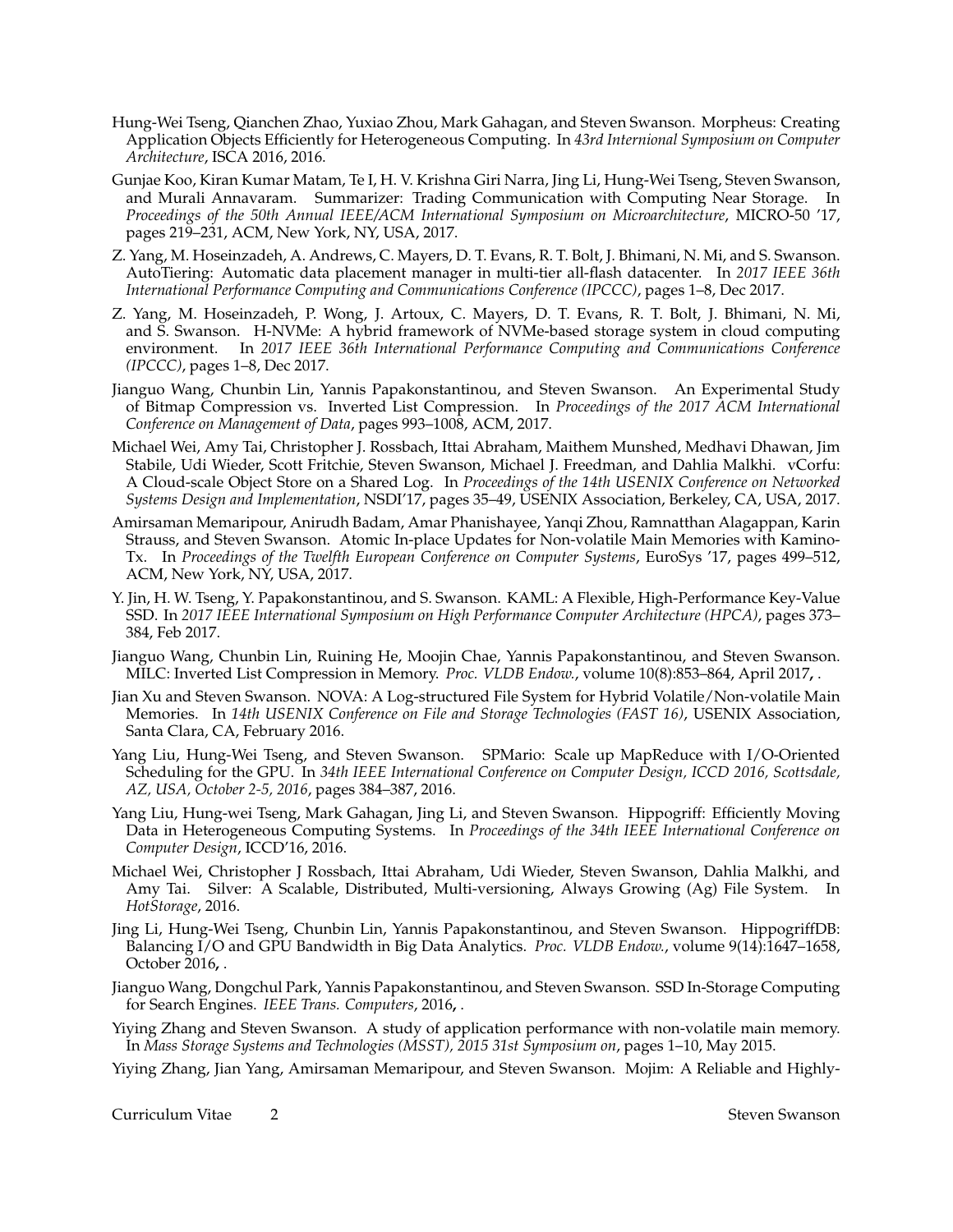Available Non-Volatile Memory System. In *Proceedings of the 20th International Conference on Architectural Support for Programming Languages and Operating Systems*, 2015.

- Sudharsan Seshadri, Mark Gahagan, Sundaram Bhaskaran, Trevor Bunker, Arup De, Yanqin Jin, Yang Liu, and Steven Swanson. Willow: A User-Programmable SSD. In *Proceedings of the 11th USENIX Symposium on Operating Systems Design and Implementation (OSDI '14)*, 2014.
- Rajeev Balasubramonian, Jichuan Chang, Troy Manning, Jaime H. Moreno, Richard Murphy, Ravi Nair, and Steven Swanson. Near-Data Processing: Insights from a MICRO-46 Workshop. *Micro, IEEE*, volume 34(4):36–42, July 2014**,** .
- Dejan Vučinić, Qingbo Wang, Cyril Guyot, Robert Mateescu, Filip Blagojević, Luiz Franca-Neto, Damien Le Moal, Trevor Bunker, Jian Xu, Steven Swanson, and Zvonimir Bandic. DC Express: Shortest Latency ´ Protocol for Reading Phase Change Memory over PCI Express. In *Proceedings of the 12th USENIX Conference on File and Storage Technologies*, FAST'14, pages 309–315, USENIX Association, Berkeley, CA, USA, 2014.
- Michael Wei, Matias Bjørling, Philippe Bonnet, and Steven Swanson. I/O Speculation for the Microsecond Era. In *2014 USENIX Annual Technical Conference (USENIX ATC 14)*, pages 475–481, USENIX Association, Philadelphia, PA, June 2014.
- Qiaoshi Zheng, Nathan Goulding-Hotta, Scott Ricketts, Steven Swanson, Michael Bedford Taylor, and Jack Sampson. Exploring Energy Scalability in Coprocessor-Dominated Architectures for Dark Silicon. *ACM Trans. Embed. Comput. Syst.*, volume 13(4s):130:1–130:24, April 2014**,** .
- Steven Swanson and Adrian M. Caulfield. Refactor, Reduce, Recycle: Restructuring the I/O Stack for the Future of Storage. *Computer*, volume 46(8):52–59, 2013**,** .
- Joel Coburn, Trevor Bunker, Meir Shwarz, Rajesh K. Gupta, and Steven Swanson. From ARIES to MARS:Transaction Support for Next-Generation Solid-State Drives. In *Proceedings of the 24th International Symposium on Operating Systems Principles (SOSP)*, 2013.
- Laura M. Grupp, John D. Davis, and Steven Swanson. The Harey Tortoise: Managing Heterogeneous Write Performance in SSDs. In *Proceedings of the 2013 USENIX Annual Technical Conference*, USENIX ATC'13, pages 1–12, USENIX Association, Berkeley, CA, USA, 2013.
- Adrian M. Caulfield and Steven Swanson. QuickSAN: A Storage Area Network for Fast, Distributed, Solid State Disks. In *ISCA '13: Proceeding of the 40th Annual International Symposium on Computer Architecture*, pages 1–11, ACM, New York, NY, USA, June 2013.
- P. Gupta, Y. Agarwal, L. Dolecek, N. Dutt, R.K. Gupta, R. Kumar, S. Mitra, A. Nicolau, T.S. Rosing, M.B. Srivastava, S. Swanson, and D. Sylvester. Underdesigned and Opportunistic Computing in Presence of Hardware Variability. *Computer-Aided Design of Integrated Circuits and Systems, IEEE Transactions on*, volume 32(1):8–23, jan. 2013**,** .
- Arup De, Maya Gokhale, Rajesh Gupta, and Steven Swanson. Minerva: Accelerating Data Analysis in Next-Generation SSDs. In *Proceedings of The 21st IEEE International Symposium on Field-Programmable Custom Computing Machines*, pages 1–8, 2013.
- Trevor Bunker and Steven Swanson. Latency-Optimized Networks for Clustering FPGAs. In *Proceedings of the 21st Annual IEEE International Symposium on Field-Programmable Custom Computing Machines (FCCM 2013)*, pages 1–8.
- MD Kamruzzaman, Steven Swanson, and Dean Tullsen. Load-Balanced Pipeline Parallelism. In *Proceedings of the Supercomputing '13*, 2013.
- V. Mohan, T. Bunker, L. Grupp, S. Gurumurthi, M.R. Stan, and S. Swanson. Modeling Power Consumption of NAND Flash Memories Using FlashPower. *Computer-Aided Design of Integrated Circuits and Systems, IEEE Transactions on*, volume 32(7):1031–1044, 2013**,** .
- Md kamruzzaman, Steven Swanson, and Dean M. Tullsen. Underclocked Software Prefetching: More Cores, Less Energy. *IEEE Micro*, volume 32(4):32–41, July 2012**,** .
- Hung-Wei Tseng, Laura M. Grupp, and Steven Swanson. Underpowering NAND Flash: Profits and Perils. In *50th Design Automation Conference (DAC 2013)*, pages 1–6, June 2013.
- Keaton Mowery, Michael Wei, David Kohlbrenner, Hovav Shacham, and Steven Swanson. Welcome to the

**Curriculum Vitae 3** 3 3 3 3 3 3 3 4 4 5  $\mu$  5 3 3 4 5  $\mu$  5  $\mu$  5  $\mu$  5  $\mu$  5  $\mu$  5  $\mu$  5  $\mu$  5  $\mu$  5  $\mu$  5  $\mu$  5  $\mu$  5  $\mu$  5  $\mu$  5  $\mu$  5  $\mu$  5  $\mu$  5  $\mu$  5  $\mu$  5  $\mu$  5  $\mu$  5  $\mu$  5  $\mu$  5  $\mu$  5  $\mu$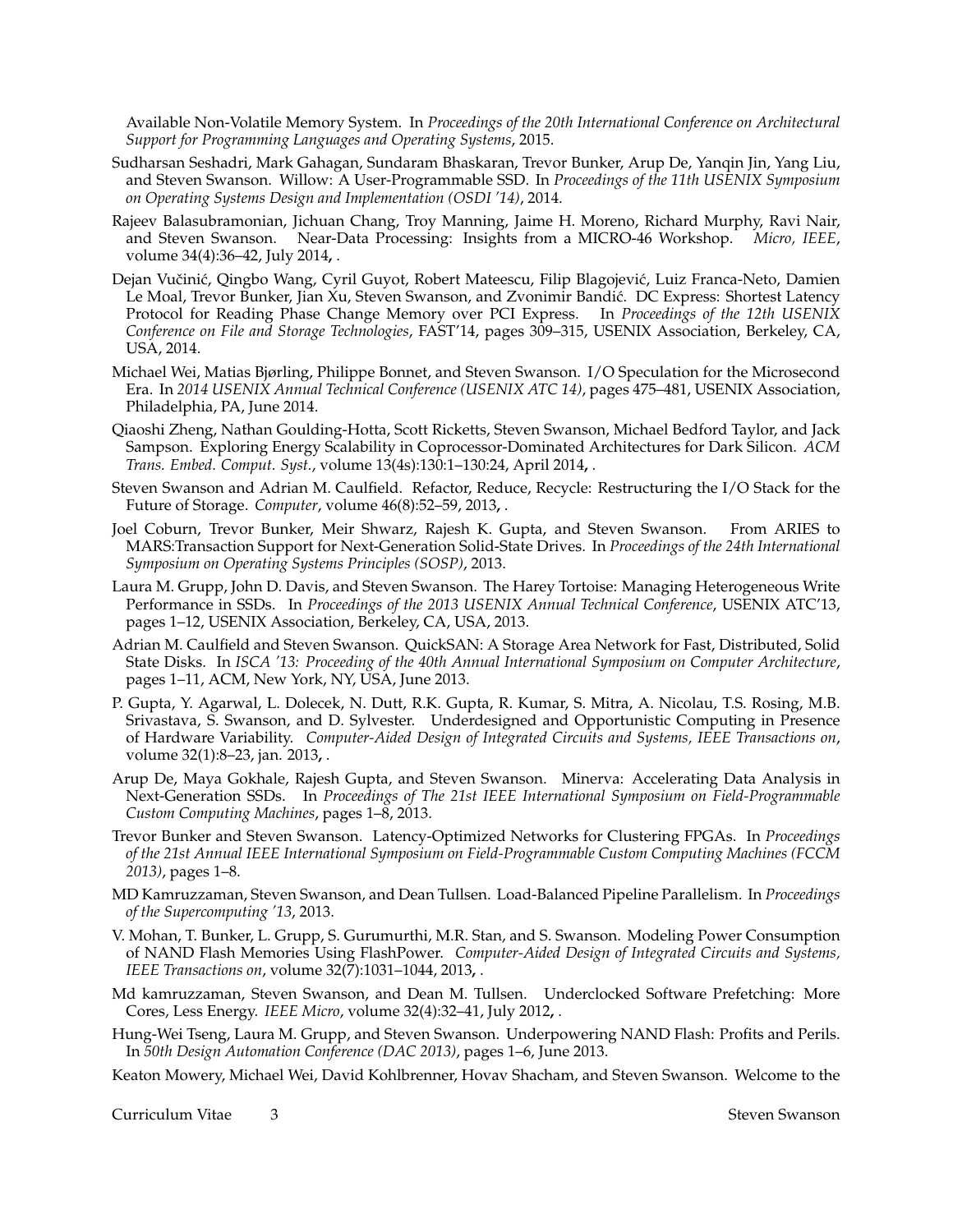Entropics: Boot-Time Entropy in Embedded Devices. In *IEEE Symposium on Security and Privacy (Oakland 2013)*, pages 1–15.

- Md Kamruzzaman, Steven Swanson, and Dean M. Tullsen. Coalition Threading: Combining Traditional and Non-Traditional Parallelism to Maximize Scalability. In *Proceedings of the 21st International Conference on Parallel Architectures and Compilation Techniques*, pages 1–10, September 2012.
- Ryan Gabrys, Eitan Yaakobi, Laura M. Grupp, Steven Swanson, and Lara Dolecek. Tackling Intracell Variability in TLC Flash Through Tensor Product Codes. In *International Symposium on Information Theory*, ISIT, pages 1–5, 2012.
- Laura M. Grupp, John D. Davis, and Steven Swanson. The Bleak Future of NAND Flash Memory. In *Proceedings of the 10th USENIX conference on file and storage technologies*, FAST'12, pages 1–8, USENIX Association, 2012.
- Adrian M. Caulfield, Todor I. Mollov, Louis Eisner, Arup De, Joel Coburn, and Steven Swanson. Providing Safe, User Space Access to Fast, Solid State Disks. In Proceeding of the 17th international conference on *Architectural support for programming languages and operating systems*, ACM, New York, NY, USA, March 2012.
- Ganesh Venkatesh, John Sampson, Nathan Goulding, Sravanthi Kota Venkata, Steven Swanson, and Michael Taylor. QsCores: Configurable Co-processors to Trade Dark Silicon for Energy Efficiency in a Scalable Manner. In *Proceedings of The 44th International Symposium on Microarchitecture*, pages 1–12, 2011.
- Ryan Gabrys, Laura Grupp, Steven Swanson, and Lara Dolecek. Tackling Temporal Variability in Multilevel Flash: New Error-Control Code Design and Architectural Validation. In *Invited Talk, Forty-Ninth Annual Allerton Conference*.
- Jack Sampson, Manish Arora, Nathan Goulding-Hotta, Ganesh Venkatesh, Jonathan Babb, Vikram Bhatt, Steven Swanson, and Michael Bedford Taylor. An Evaluation of Selective Depipelining for FPGA-based Energy-Reducing Irregular Code Coprocessors. In *2011 International Conference on Field Programmable Logic and Applications*, IEEE, September 2011.
- Pravin Prabhu, Ameen Akel, Laura Grupp, Wing-Key Yu, G. Edward Suh, Edwin Kan, and Steven Swanson. Extracting Device Fingerprints from Flash Memory by Exploiting Physical Variations. In *Proceedings of the 4th International Conference on Trust and Trustworthy Computing*, pages 1–17, 2011.
- Michael Wei, Laura M. Grupp, Frederick E. Spada, and Steven Swanson. Reliably Erasing Data From Flash-based Solid State Drives. In *Proceedings of the 9th USENIX conference on File and storage technologies*, FAST'11, pages 1–13, USENIX Association, Berkeley, CA, USA, 2011.
- Steven Swanson and Michael Bedford Taylor. GreenDroid: Exploring the next evolution in smartphone application processors. *Communications Magazine, IEEE*, volume 49(4):112–119, April 2011**,** .
- Manish Arora, Jack Sampson, Nathan Goulding-Hotta, Jonathan Babb, Ganesh Venkatesh, Michael Bedford Taylor, and Steven Swanson. Reducing the Energy Cost of Irregular Code Bases in Soft Processor Systems. *Field-Programmable Custom Computing Machines, Annual IEEE Symposium on*, volume 0:210–213, 2011**,** .
- Hung-Wei Tseng, Laura M. Grupp, and Steven Swanson. Understanding the Impact of Power Loss on Flash Memory. In *48th Design Automation Conference (DAC 2011)*, pages 1–6, June 2011.
- Nathan Goulding-Hotta, Jack Sampson, Ganesh Venkatesh, Saturnino Garcia, Joeseph Auricchio, Po-Chao Huang, Manish Arora, Siddhartha Nath, Vikram Bhatt, Jonathan Babb, Steven Swanson, and Michael Bedford Taylor. The GreenDroid Mobile Application Processor: An Architecture for Silicon's Dark Future. *Micro, IEEE*, volume 31(2):86–95, march-april 2011**,** .
- Joel Coburn, Adrian M. Caulfield, Ameen Akel, Laura M. Grupp, Rajesh K. Gupta, Ranjit Jhala, and Steven Swanson. NV-Heaps: Making Persistent Objects Fast and Safe With Next-Generation, Non-Volatile Memories. In *Proceedings of the sixteenth international conference on Architectural support for programming languages and operating systems*, ASPLOS '11, pages 105–118, ACM, 2011.
- Md Kamruzzaman, Steven Swanson, and Dean M. Tullsen. Inter-core prefetching for multicore processors using migrating helper threads. In *Proceedings of the sixteenth international conference on Architectural support for programming languages and operating systems*, ASPLOS '11, pages 393–404, ACM, New York,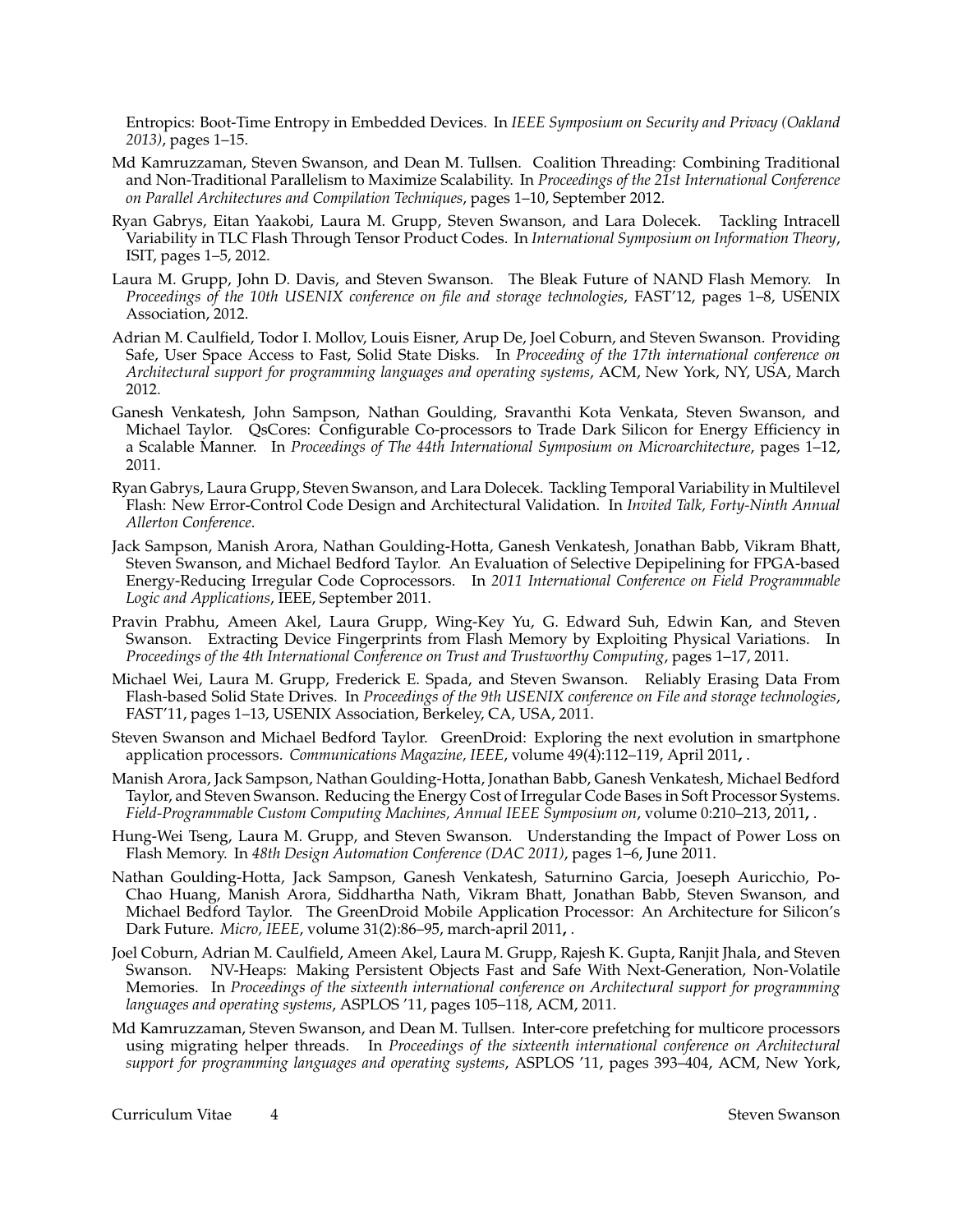NY, USA, 2011.

- Jack Sampson, Ganesh Venkatesh, Nathan Goulding, Saturnino Garcia, Steven Swanson, and Michael Bedford Taylor. Efficient Complex Operators for Irregular Codes. In *Proceedings of the 17th IEEE International Symposium on High-Performance Computer Architecture Conference (HPCA 17)*, pages 1– 12, 2011.
- Adrian M. Caulfield, Arup De, Joel Coburn, Todor I. Mollov, Rajesh K. Gupta, and Steven Swanson. Moneta: A High-Performance Storage Array Architecture for Next-Generation, Non-volatile Memories. In *Proceedings of the 2010 43rd Annual IEEE/ACM International Symposium on Microarchitecture*, MICRO '43, pages 385–395, IEEE Computer Society, Washington, DC, USA, 2010.
- David G. Andersen and Steven Swanson. Rethinking Flash in the Data Center. *IEEE Micro*, volume 30(4):52 –54, july-aug. 2010**,** .
- Adrian M. Caulfield, Joel Coburn, Toder I. Mollov, Arup De, Ameen Akel, Jiahua He, Arun Jagatheesan, Rajesh K. Gupta, Allan Snavely, and Steven Swanson. Understanding the Impact of Emerging Non-Volatile Memories on High-Performance, IO-Intensive Computing. In *Proceedings of the 2010 ACM/IEEE International Conference for High Performance Computing, Networking, Storage and Analysis*, SC '10, pages 1–11, IEEE Computer Society, Washington, DC, USA, 2010.
- Ganesh Venkatesh, Jack Sampson, Nathan Goulding, Saturnino Garcia, Vladyslav Bryksin, Jose Lugo-Martinez, Steven Swanson, and Michael Bedford Taylor. Conservation cores: reducing the energy of mature computations. In *Proceedings of the fifteenth edition of ASPLOS on Architectural support for programming languages and operating systems*, ASPLOS '10, pages 205–218, ACM, New York, NY, USA, 2010.
- Md Kamruzzaman, Steven Swanson, and Dean M. Tullsen. Software data spreading: leveraging distributed caches to improve single thread performance. In *Proceedings of the 2010 Conference on Programming Language Design and Implementation*, volume 45, pages 460–470, ACM, New York, NY, USA, June 2010.
- Adrian M. Caulfield, Laura M. Grupp, and Steven Swanson. Gordon: An Improved Architecture for Data-Intensive Applications. *IEEE Micro*, volume 30:121–130, 2010**, IEEE Micro Top Picks**.
- Laura M. Grupp, Adrian M. Caulfield, Joel Coburn, Steven Swanson, Eitan Yaakobi, Paul H. Siegel, and Jack K. Wolf. Characterizing flash memory: anomalies, observations, and applications. In *Proceedings of the 42nd Annual IEEE/ACM International Symposium on Microarchitecture*, MICRO 42, pages 24–33, ACM, New York, NY, USA, 2009.
- Adrian M. Caulfield, Laura M. Grupp, and Steven Swanson. Gordon: using flash memory to build fast, power-efficient clusters for data-intensive applications. In *ASPLOS '09: Proceeding of the 14th international conference on Architectural support for programming languages and operating systems*, pages 217–228, ACM, New York, NY, USA, 2009.
- Steven Swanson, Anderw Putnam, Martha Mercaldi, Ken Michelson, Andrew Petersen, Andrew Schwerin, Mark Oskin, and Susan J. Eggers. Area-Performance Trade-offs in Tiled Dataflow Architectures. In *Proceedings of the 33rd annual international symposium on Computer Architecture*, ISCA '06, pages 314–326, IEEE Computer Society, Washington, DC, USA, 2006.
- Steven Swanson, Andrew Schwerin, Martha Mercaldi, Andrew Petersen, Andrew Putnam, Ken Michelson, Mark Oskin, and Susan J. Eggers. The WaveScalar Architecture. *ACM Transactions Computer Systems*, volume 25(2):4, 2007**,** .
- Steven Swanson, Ken Michelson, Andrew Schwerin, and Mark Oskin. WaveScalar. In *Proceedings of the 36th annual IEEE/ACM International Symposium on Microarchitecture*, MICRO 36, pages 291–302, IEEE Computer Society, Washington, DC, USA, 2003.
- Steven Swanson, Luke K. McDowell, Michael M. Swift, Susan J. Eggers, and Henry M. Levy. An evaluation of speculative instruction execution on simultaneous multithreaded processors. *ACM Transactions on Computer Systems*, volume 21(3):314–340, 2003**,** .
- Martha Mercaldi, Steven Swanson, Andrew Petersen, Andrew Putnam, Andrew Schwerin, Mark Oskin, and Susan J. Eggers. Instruction scheduling for a tiled dataflow architecture. In *Proceedings of the 12th international conference on Architectural support for programming languages and operating systems*, ASPLOS-XII, pages 141–150, ACM, New York, NY, USA, 2006.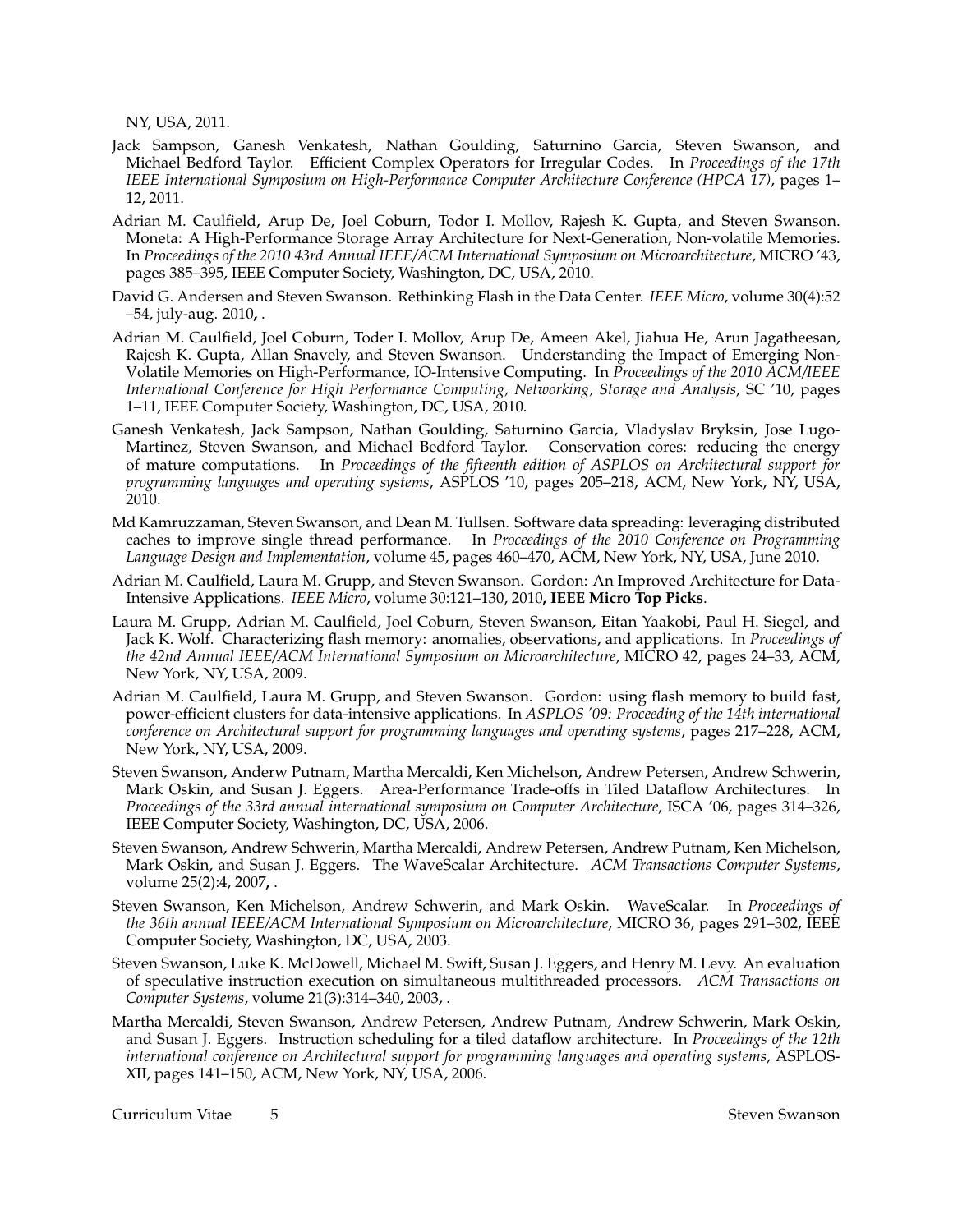- Andrew Petersen, Andrew Putnam, Martha Mercaldi, Andrew Schwerin, Susan J. Eggers, Steven Swanson, and Mark Oskin. Reducing control overhead in dataflow architectures. In *Proceedings of the 15th international conference on Parallel architectures and compilation techniques*, PACT '06, pages 182–191, ACM, New York, NY, USA, 2006.
- Martha Mercaldi, Steven Swanson, Andrew Petersen, Andrew Putnam, Andrew Schwerin, Mark Oskin, and Susan J. Eggers. Modeling instruction placement on a spatial architecture. In *Proceedings of the eighteenth annual ACM symposium on Parallelism in algorithms and architectures*, SPAA '06, pages 158–169, ACM, New York, NY, USA, 2006.
- Robert Grimm, Janet Davis, Eric Lemar, Adam Macbeth, Steven Swanson, Thomas Anderson, Brian Bershad, Gaetano Borriello, Steven Gribble, and David Wetherall. System support for pervasive applications. *ACM Transactions on Computer Systems*, volume 22(4):421–486, 2004**,** .
- Perry Fizzano and Steven Swanson. Scheduling Classes on a College Campus. *Comput. Optim. Appl.*, volume 16(3):279–294, September 2000**,** .
- Steven Swanson and Perry Fizzano. General Techniques for Multithreading Algorithms. In *Proceedings of 1999 International Conference on Parallel and Distributed Techniques and Algorithms*, 1999.

#### **Patents**

U.S. Patent No. 8,868,867: Method for reducing latency of accessing data stored in a file system on a computer storage device by caching file system permission information in the computer storage device

U.S. Patent No. 7,657,882: Wavescalar architecture having a wave order memory and processing in cache

#### **Workshops**

- Michael Wei and Steven Swanson. SYS: Synchronize Your System with Simple Hardware. In *LADIS 2013: The 7th Workshop on Large-Scale Distributed Systems and Middleware*, Farmington, PA, USA, 2013.
- Meenakshi Sundaram Bhaskaran, Jian Xu, and Steven Swanson. BankShot: Caching Slow Storage in Fast Non-Volatile Memory. In *1st Workshop on Interactions of NVM/Flash with Operating Systems and Workloads*, INFLOW'13, 2013.
- Ameen Akel, Adrian M. Caulfield, Todor I. Mollov, Rajesh K. Gupta, and Steven Swanson. Onyx: A Prototype Phase-Change Memory Storage Array. In *Proceedings of the 3rd USENIX conference on Hot topics in storage and file systems*, HotStorage'11, pages 1–5, USENIX Association, 2011.
- Laura M. Grupp, Adrian M. Caulfield, Joel Coburn, Steven Swanson, Eitan Yaakobi, Paul H. Siegel, and Jack K. Wolf. Characterizing flash memory: anomalies, observations, and applications. In *2010 Non-Volatile Memories Workshop*, April 2010.
- Adrian M. Caulfield, Arup De, Joel Coburn, Todor I. Mollov, Rajesh K. Gupta, and Steven Swanson. Moneta: A High-performance Storage Array Architecture for Next-generation, Non-volatile Memories. In *2011 Non-Volatile Memories Workshop*, March 2011.
- Joel Coburn, Trevor Bunker, Rajesh K. Gupta, and Steven Swanson. Fast, Flexible Support for Transactions in a Next-Generation, Solid-State, Storage Array. In *2012 Non-Volatile Memories Workshop*, March 2012.
- Joel Coburn, Adrian Caulfield, Laura M. Grupp, Ameen Akel, and Steven Swanson. New Abstractions for Fast, Non-Volatile Storage. In *2010 Non-Volatile Memories Workshop*, March 2010.
- Nathan Goulding, Jack Sampson, Ganesh Venkatesh, Saturnino Garcia, Joe Auricchio, Jonathan Babb, Michael Taylor, and Steven Swanson. GreenDroid: A Mobile Application Processor for a Future of Dark Silicon. In *Proceedings of HotChips*, 2010.
- Eitan Yaakobi, Paul H. Siegel, Steven Swanson, Jack Wolf, Laura Grupp, and Jing Ma. Error Characterization and Coding Schemes for Flash Memories. In *IEEE Globecom 2010 Workshop on Application of Communication Theory to Emerging Memory Technologies (ACTEMT 2010)*, pages 1–5, Miami, Florida, USA.
- Laura Grupp, Adrian M. Caulfield, Joel Coburn, John Davis, and Steven Swanson. Beyond the Datasheet: Using Test Beds to Probe Non-Volatile Memories' Dark Secrets. In *IEEE Globecom 2010 Workshop on*

Curriculum Vitae 6 Steven Swanson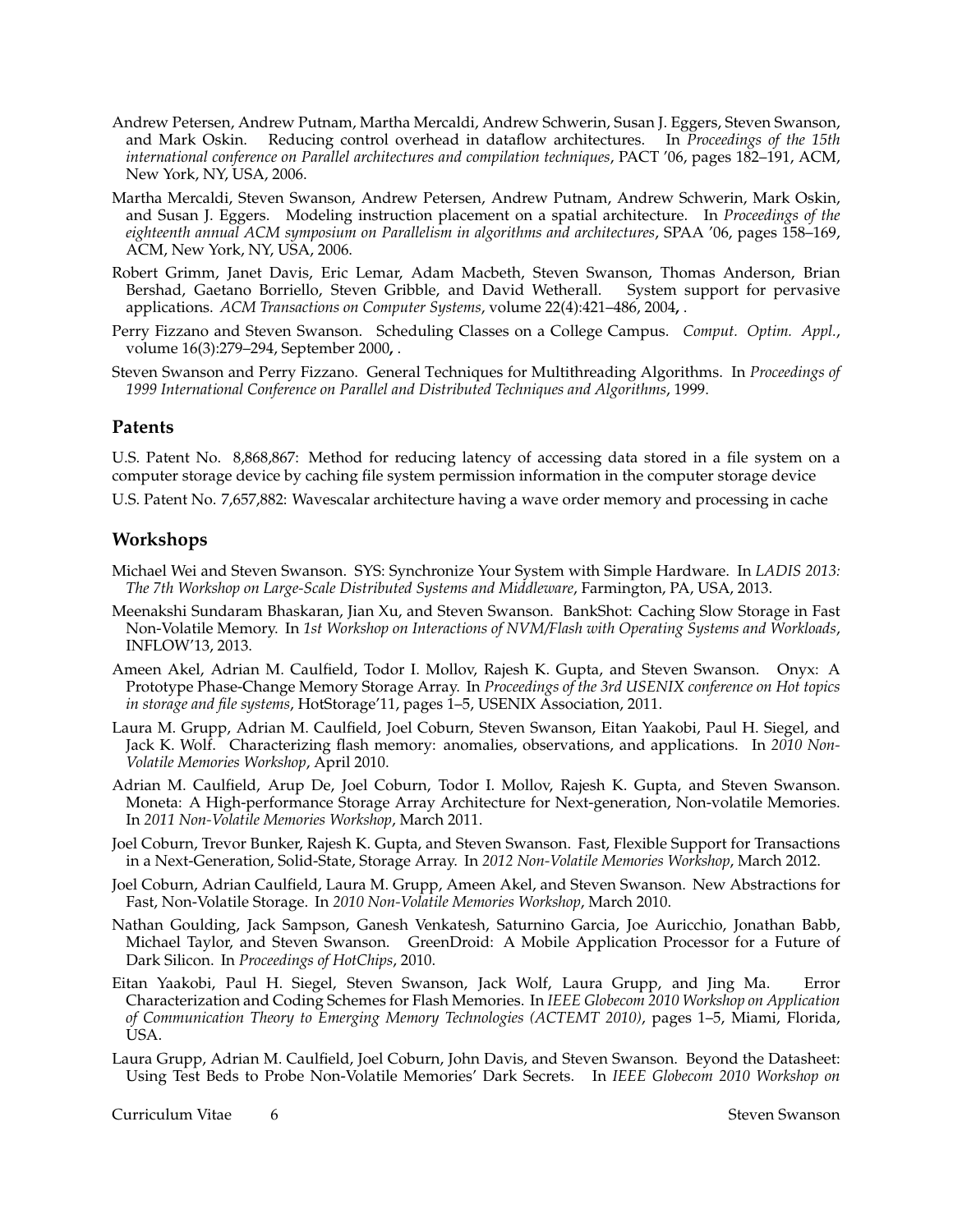*Application of Communication Theory to Emerging Memory Technologies (ACTEMT 2010)*, pages 1–6, Miami, Florida, USA.

- Sungjin Lee, Kermin Fleming, Jihoon Park, Keonsoo Ha, Adrian M. Caulfield, Steven Swanson, Arvind, and Jihong Kim. BlueSSD: An Open Platform for Cross-layer Experiments for NAND Flash-based SSDs. In *The 5th Workshop on Architectural Research Prototyping*, pages 1–5, 2010.
- Steven Swanson and Mark Oskin. Towards a Universal Building Block of Molecular and Silicon Computation. In *Workshop on Non-Silicon Computing*, 2002.
- Steven Swanson, Ken Michelson, and Mark Oskin. The Death of ILP. In *ASPLOS XI Wild and Crazy Idea Session*, 2004.
- Andrew Schwerin, Steve Swanson, and Mark Oskin. Measuring the Complexity-effectiveness of Futuregeneration Silicon Architectures using FPGAs: A Status Report. In *Workshop on Complexity-effective Design*, June 2003.
- Steven Swanson, Ken Michelson, Andrew Schwerin, and Mark Oskin. Dataflow: The Road Less Complex. In *Workshop on Complexity-effective Design*, 2003.
- Steven Swanson, Ken Michelson, and Mark Oskin. Configuration by Combustion: Online Simulated Annealing for Dynamic Hardware Configuration. In *ASPLOS X Wild and Crazy Idea Session*, 2002.
- Robert Grimm, Janet Davis, Eric Lemar, Adam MacBeth, Steven Swanson, Tom Anderson, Brian Bershad, Gaetano Borriello, Steven Gribble, and David Wetherall. System-level Programming Abstractions for Ubiquitous Computing. In *Workshop on Application Models and Programming Tools for Ubiquitous Computing*, 2001.
- Robert Grimm, Janet Davis, Eric Lemar, Adam MacBeth, Steven Swanson, Tom Anderson, Brian Bershad, Gaetano Borriello, Steven Gribble, and David Wetherall. Systems Directions for Pervasive Computing. In *Proceedings of the 8th Workshop on Hot Topics in Operating Systems*, 2001.

#### **Tech Reports**

- Hung-Wei Tseng, Yang Liu, Mark Gahagan, Jing Li, Yanqin Jin, and Steven Swanson. Gullfoss: Accelerating and Simplifying Data Movement among Heterogeneous Computing and Storage Resources. Technical Report CS2015-1015, Department of Computer Science and Engineering, University of California, San Diego technical report, 2015**.** .
- Kosuke Suzuki and Steven Swanson. The Non-Volatile Memory Technology Database (NVMDB). Technical Report CS2015-1011, Department of Computer Science & Engineering, University of California, San Diego, May 2015**. Http://nvmdb.ucsd.edu**.
- Rajesh K. Gupta Joel Coburn, Trevor Bunker and Steven Swanson. From ARIES to MARS: Reengineering Transaction Management for Next-Generation, Solid-State Drives. Technical Report CS2012-0981, Department of Computer Science & Engineering, University of California, San Diego, June 2012**.** .
- Louis Alex Eisner, Todor Mollov, and Steven Swanson. Quill: Exploiting Fast Non-Volatile Memory by Transparently Bypassing the File System. Technical Report CS2013-0991, Department of Computer Science & Engineering, University of California, San Diego, Jan 2013**.** .
- Steven Swanson. Destroying Flash Memory-Based Storage Devices. Technical Report cs2011-0968, Unviersity of California, San Diego Computer Science & Engineering**.** .
- Michael Wei and Steven Swanson. SAFE: Fast, Verifiable Sanitization for SSDs. Technical Report cs2011- 0963, Unviersity of California, San Diego Computer Science & Engineering**.** .
- Trevor Bunker, Michael Wei, and Steven Swanson. Ming II: A Flexible Platform for NAND Flash-based Research. Technical Report CS2012-0978, Department of Computer Science & Engineering, University of California, San Diego, May 2012**.** .
- Andrew Putnam, Steven Swanson, Ken Michelson, Martha Mercaldi, Andrew Petersen, Andrew Schwerin, Mark Oskin, and Susan J. Eggers. The Microarchitecture of a Pipelined WaveScalar Processor: An RTL-Based study. Technical Report TR-2005-11-02, Unviversity of Washington Computer Science & Engineering, 2005**.** .

Curriculum Vitae 7 Steven Swanson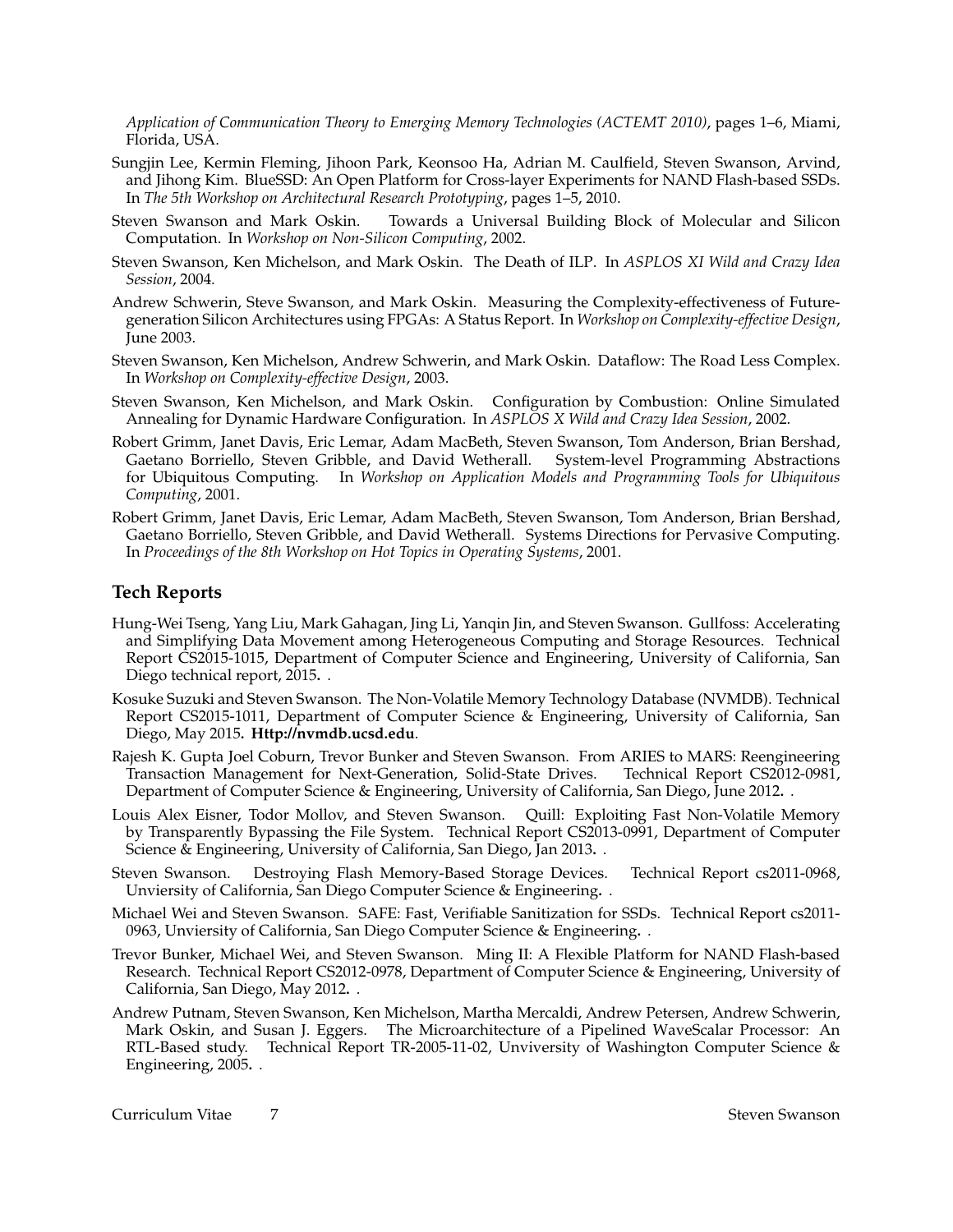Steven Swanson, Martha Mercaldi, Andrew Petersen, Andrew Putnam, Andrew Schwerin, Mark Oskin, and Susan J. Eggers. Balancing Parallelism and Sequentiality in Dataflow Models: Wave-ordered Memory. Technical Report TR-2005-10-03, Unviersity of Washington Computer Science & Engineering, 2005**.** .

Robert Grimm, Janet Davis, Eric Lemar, Adam MacBeth, Steven Swanson, Tom Anderson, Brian Bershad, Gaetano Borriello, Steven Gribble, and David Wetherall. Programming for Pervasive Computing Environments. Technical Report UW-CSE-01-06-01, Unviersity of Washington Computer Science & Engineering, 2001**.** .

### **Awards**

| Facebook Faculty Award                                                              | 2016                   |
|-------------------------------------------------------------------------------------|------------------------|
| NetApp Faculty Fellow                                                               | 2013, 2015, 2016       |
| Google Faculty Award                                                                | 2011, 2012, 2013, 2014 |
| NSF CAREER Award                                                                    | 2007-2012              |
| University of Washington CSE Microsoft Endowed Fellowship                           | 2004-2005              |
| Best Student Presentation, 36th Annual International Symposium on Microarchitecture | 2003                   |
| Intel Graduate Research Fellowship                                                  | 2002-2003              |
| National Science Foundation Graduate Research Fellow                                | 1999-2002              |

# **Teaching**

| Wi18                                                 |
|------------------------------------------------------|
| Sp15, Sp16, Sp17, Sp18                               |
| Fa15, Sp16, Fa17, Fa18                               |
| Fa18, Wi15, Sp14, Sp13, Wi12, Wi11, Fa09, Sp09, Wi08 |
| Sp13, Wi12, Wi11, Fa09, Sp09, Wi08                   |
| Fa07, Fa10, Fa11, Sp14,                              |
| Wi09, Sp10, Sp11, Sp13,                              |
|                                                      |

## **Select University Service**

| Jacobs School Hands-on Engineering Education | 2016-2017, 2018 (Chair) |
|----------------------------------------------|-------------------------|
| Graduate Admissions Committee                | 2006-2010               |
| Architecture Comps Chair                     | 2007, 2009              |

## **Professional Service**

| Program Committee Member for USENIX ATC         | 2019       |
|-------------------------------------------------|------------|
| Program Committee Member for HotStorage         | 2018       |
| Heavy Program Committee Member for OSDI         | 2018       |
| Co-General Chair Non-volatile Memories Workshop | 2010-2019  |
| Program Committee Member for MICRO              | 2013, 2015 |
| <b>Steering Committee INFLOW</b>                | 2015       |
| Program Committee Member for SOSP               | 2015       |
| Program Committee Member for FAST               | 2013-2014  |
| Program Committee Chair for HotStorage          | 2014       |

Curriculum Vitae 8 Steven Swanson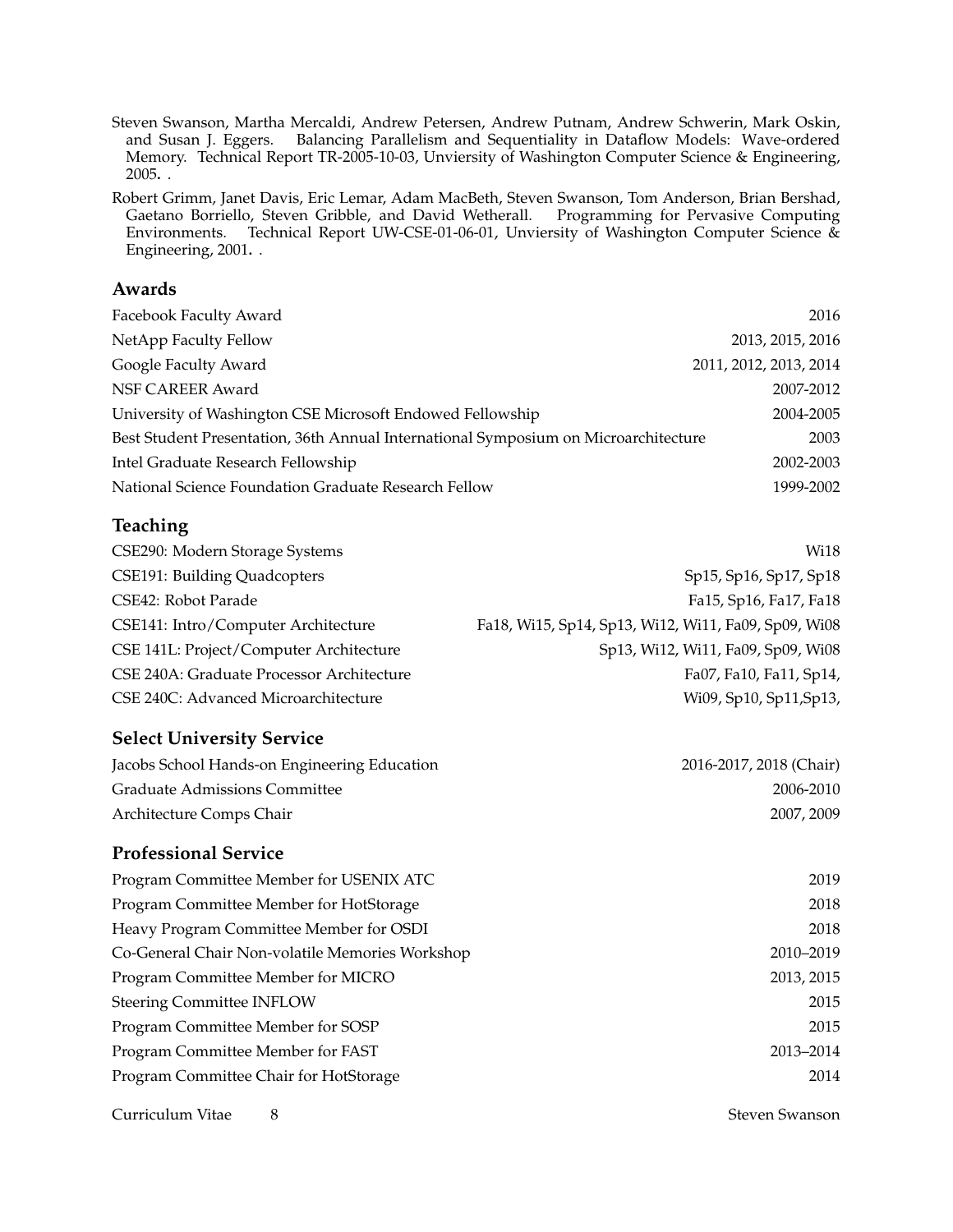| Program Committee Member for HotStorage                 | 2013                              |
|---------------------------------------------------------|-----------------------------------|
| Reviewer, Computer Architecture Letters                 | 2012                              |
| Reviewer Transactions on IEEE Transactions on Computers | 2012                              |
| Reviewer Transactions on Storage                        | 2012                              |
| Program Committee Member for HPCA                       | 2012                              |
| Program Committee Member for ASPLOS                     | 2008, 2012                        |
| Reviewer for Computer Architecture Letters              | 2011                              |
| Program Committee Member for Micro TopPicks             | 2008                              |
| Program Committee Member for HotPower                   | 2010                              |
| Wild and Crazy Idea Chair, ASPLOS                       | 2008                              |
| Program Committee Member for PACT                       | 2007                              |
| Program Committee Member for FoCS                       | 2007                              |
| Program Committee Member for HiPC                       | 2007                              |
| Program Committee Member for WEST                       | 2011                              |
| Program Committee Member for WECRSS                     | 2011                              |
| Web chair for ISCA                                      | 2007                              |
| Reviewer for Embedded Systems Letters                   | 2010, 2011                        |
| External reviewer for HPCA                              | 2004-2005                         |
| External reviewer for ISCA                              | 2001, 2003-2005, 2007, 2011, 2013 |
| <b>External reviewer for ASPLOS</b>                     | 2004, 2006                        |
| External reviewer for MICRO                             | 2003, 2008, 2010                  |
| External reviewer for CGO                               | 2010                              |